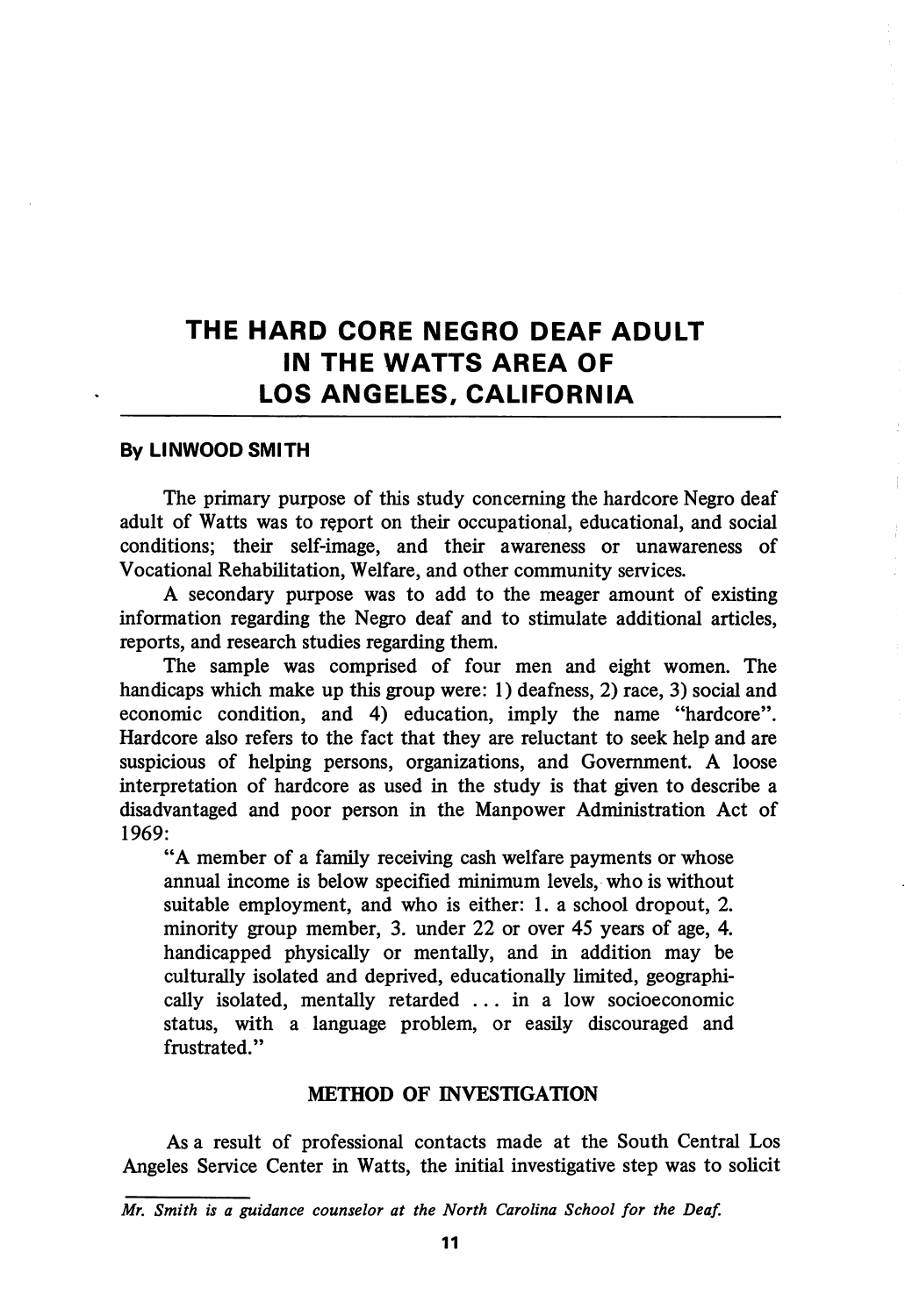the help of the Vocational Rehabilitation counselor for the deaf there in supplying information on the background, characteristics, and conditions of the deaf Negro adults in Watts. These people were contacted and inquiries were made concerning their deaf friends in the neighborhood whom the Vocational Rehabilitation department was unaware of and whom they were not currently serving.

The prime data gathering technique used to obtain information was the conduction of a questionnaire-interview. Questions were asked on the educational background, economic condition, employment history, method of communication, and social attitudes of the samples. This questionnaireinterview was conducted by the investigator since the respondents were preconceived not to be able to complete or understand the questionnaire on their own.

The majority of those to whom the questionnaire was given to fill out needed assistance in filling out the form. This monitoring of the interview on the part of the investigator had considerable impact on the information received.

Five subjects were found as a result of visiting community agencies, and three were obtained from church visits and four from other sources.

Most of the hard core Negro deaf were very suspicious and would not offer anything unless the investigator established some type of rapport and empathy with them. One of the main problems was *communication*; signs had to be slower, words carefully chosen, and the sentence structure geared to the educational level and background of the clients. This communication factor was a big gap and the investigator's previous contact with low-verbal deaf people in urban and rural environments proved to be the biggest boon in establishing a sense of rapport and mutuality and getting the respondents to feel at ease and open up about themselves and their experiences.

More than half of the total population in the study proved to be females, mostly unemployed, unmarried mothers on welfare.

### RESULTS

Twelve subjects were found in a two month period. Three of the interviewees were able to complete the questionnaire with httle assistance from the investigator. All other questionnaires were filled out by the investigator because of the limited reading and communication ability of the respondents.

Four men and eight women were interviewed. The age range of the men was from 19 to 42, the median being 31 and the mean 35. The women ranged in age from 21 to 49, the median being 22 and the mean 29.

Nine or 75% of the 12 persons interviewed reported being born deaf. One became deaf at age four, one at age five, and one at age 11. (See Table 1)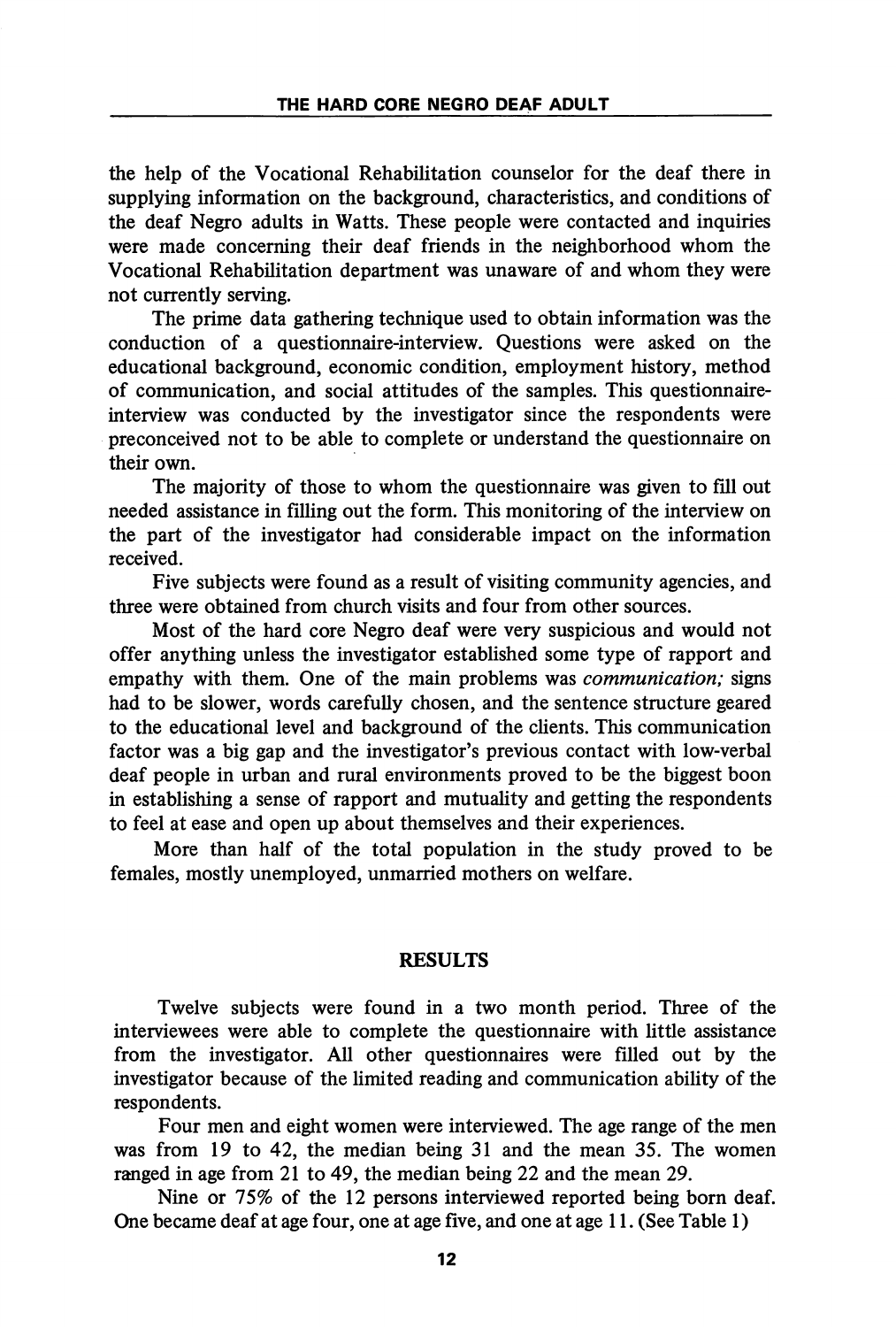| Age | Numher |
|-----|--------|
|     |        |
|     |        |
|     |        |
|     |        |
|     |        |
|     |        |

TABLE 1 AGE OF ONSET OF DEAFNESS

All of the respondents have lived in the project area for more than two years, with the longest period of residence being 16 years. Of the twelve subjects, four were born in Los Angeles, three were from Arkansas, and one each from Mississippi, Louisiana, Ohio, and Oklahoma.

School attendance varied widely among the subjects. None of the four born in California attended either of the two state residential schools for the deaf; two graduated from public schools having programs for the deaf; two did not complete school past the ninth grade. Seven attended their respective state schools for varying lengths of time, however, only two graduated. One person had never attended school and could not read or write. (See Table 2)

| <b>Grade Level</b> | <b>Number</b> |
|--------------------|---------------|
|                    |               |
|                    |               |
|                    |               |
|                    |               |
|                    |               |

### TABLE 2 EDUCATIONAL LEVEL OF RESPONDENTS

One of the respondents was currently employed, three had held jobs of short duration. Table 3 shows the responses given to the question: "Who helped you find your job?"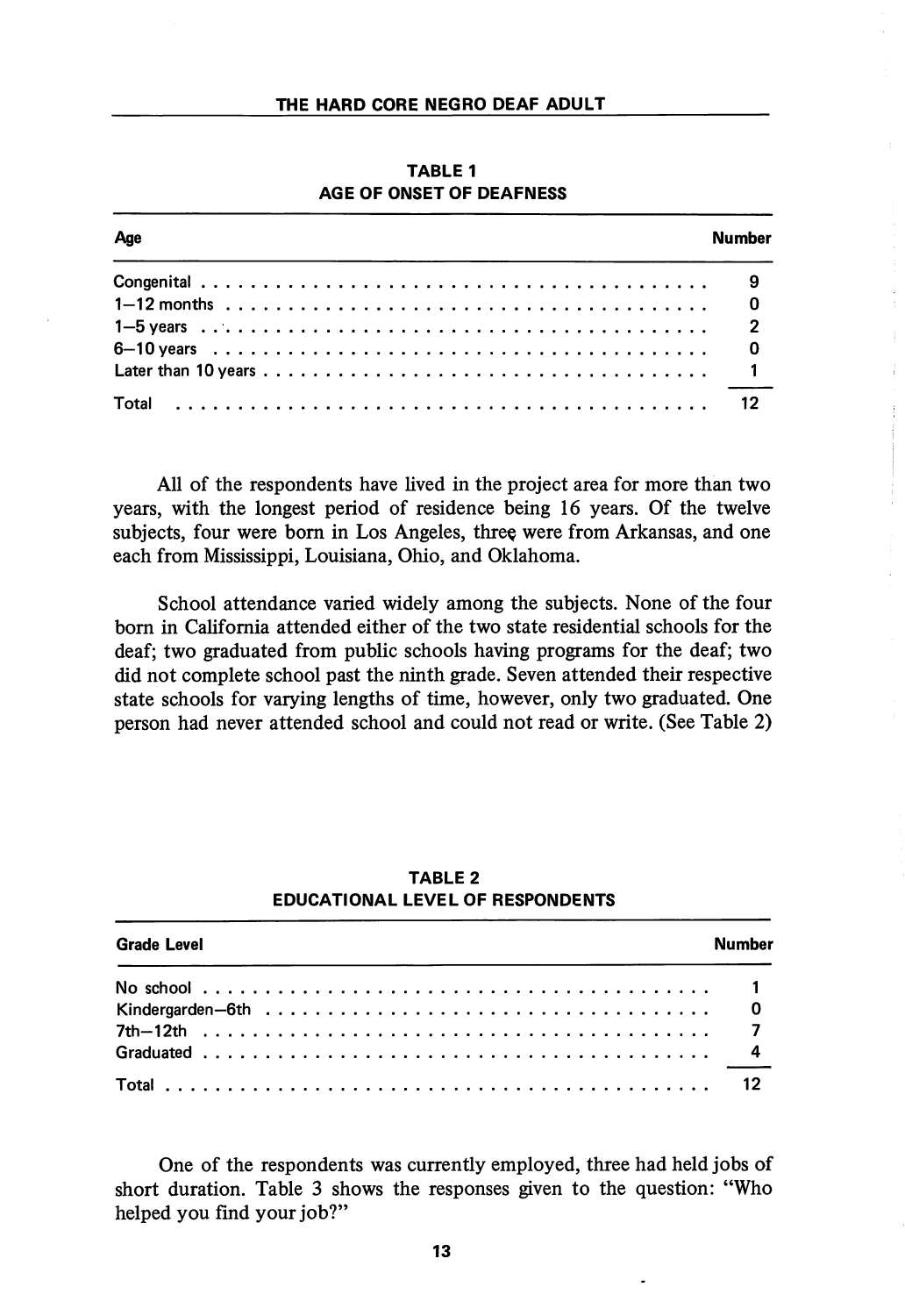| and the company of<br><b>Categories</b> | <b>Number of Responses</b> |
|-----------------------------------------|----------------------------|
|                                         |                            |
|                                         |                            |
|                                         |                            |
|                                         |                            |
|                                         | - 0                        |
|                                         |                            |

TABLE 3 EMPLOYMENT ASSISTANCE RESPONSES

Table 4 shows the method of communication the respondents used with co-workers and/or friends and acquaintances.

| <b>Categories</b> | <b>Number of Responses</b> |
|-------------------|----------------------------|
|                   | 5                          |
|                   | 6                          |
|                   | 6                          |
|                   |                            |
|                   | 21                         |

## TABLE 4 MODE OF RESPONDENT'S COMMUNICATION ON THE JOB AND WITH FRIENDS

The communication abihty of the respondents was very poor. For the most part, what they designated as being signs were only gestures whose meanings had to be figured out by the investigator.

There is little or no interaction among these people with other deaf people, and most of them did not know each other although they lived in the same area. Outside of their immediate families there is little interaction with the hearing community.

When asked if they liked their jobs, all but one of the respondents who had held jobs previously replied in the affirmative. When asked, "Would you change jobs if you could?", all but one replied "yes". Table 5 shows the responses given to problems encountered on the job.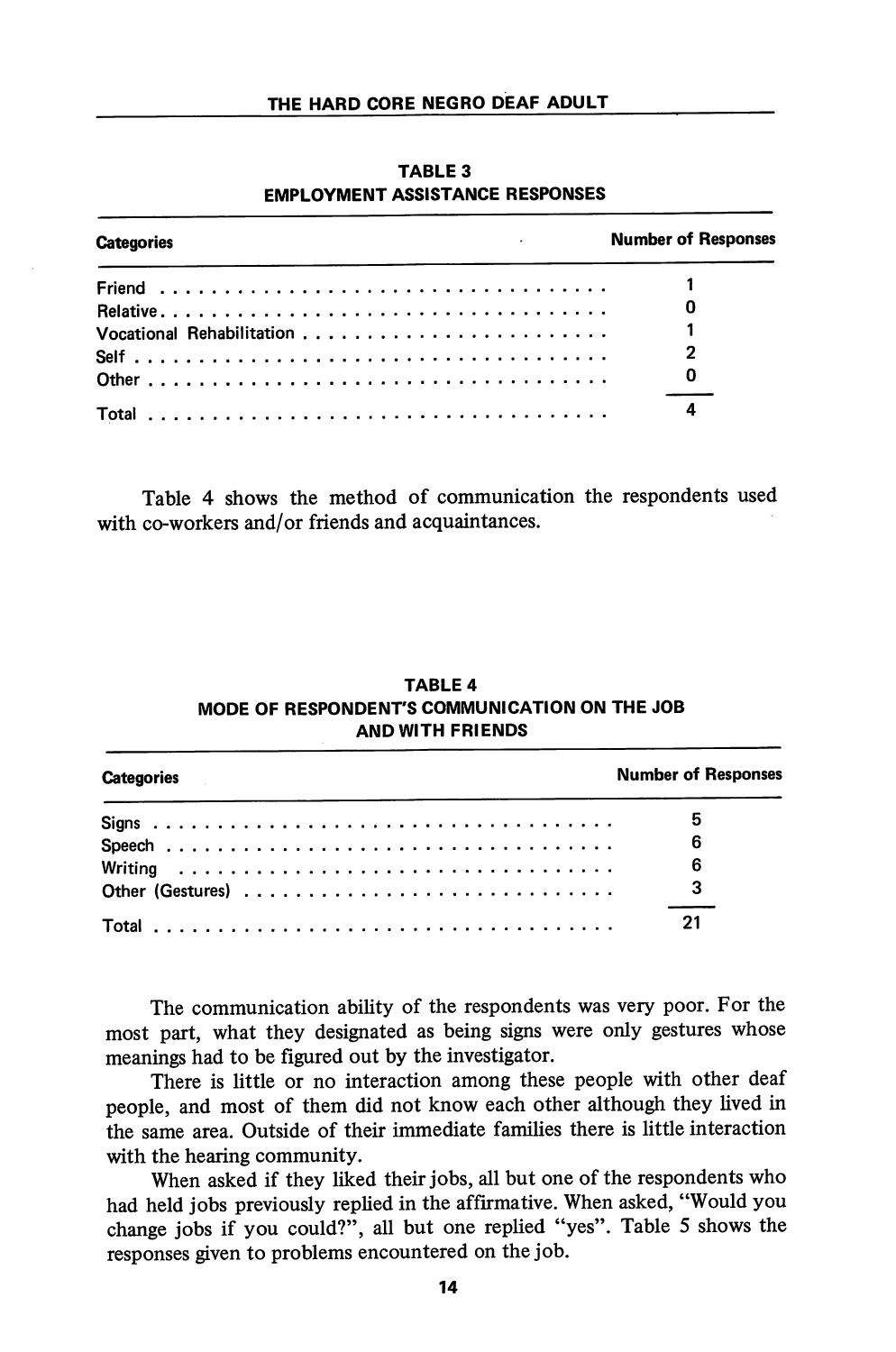TABLE 5 EMPLOYMENT PROBLEMS

| <b>Categories</b>           | <b>Number of Responses</b> |
|-----------------------------|----------------------------|
|                             | 6                          |
|                             |                            |
|                             |                            |
|                             |                            |
|                             | 3                          |
| Boss Does Not Understand Me | 5                          |
|                             | 2                          |
|                             | O                          |
|                             | O                          |
|                             | 18                         |

When asked if they felt they were qualified for or capable of holding a better job, 66% of the respondents replied "No". When asked if they wanted training for another job, 75% replied "Yes", with the remaining 25% replying "No".

This investigator feels that the deaf of Watts are afraid of agencies and will not approach the Division of Vocational Rehabilitation facility for help even if they were aware that they could be helped. All of the interviewees showed reluctance to seek aid when informed of the services of the DVR.

It is interesting to note that when asked, "Would you like to go to school to improve yourself, family life, and job?", 50% replied "yes" and 50% replied "no", with those in the upper age bracket of the sample replying in the affirmative. All 12 respondents rephed "no" when asked if they wanted to go to college.

Although all of the respondents have lived in Watts for over two years, five of them did not know the location of the South Central Los Angeles Service Center, which in addition to the Division of Vocational Rehabilitation, houses offices of the Department of Public Welfare, both of which service the Watts area. These five respondents also did not know how to go about inquiring for the services they obviously need.

## **DISCUSSION**

The deaf Negro has been and continues to be part of a multidisadvantaged minority  $-$  a minority within a minority. As such he has been virtually by-passed by much of the progress Negroes as a whole have made in any and all phases of life.

The Negro revolution is helping to create new avenues for combating discrimination and unequal treatment in all areas of the Negro's life. But for the deaf Negro, and particularly the less educated deaf Negro, many of these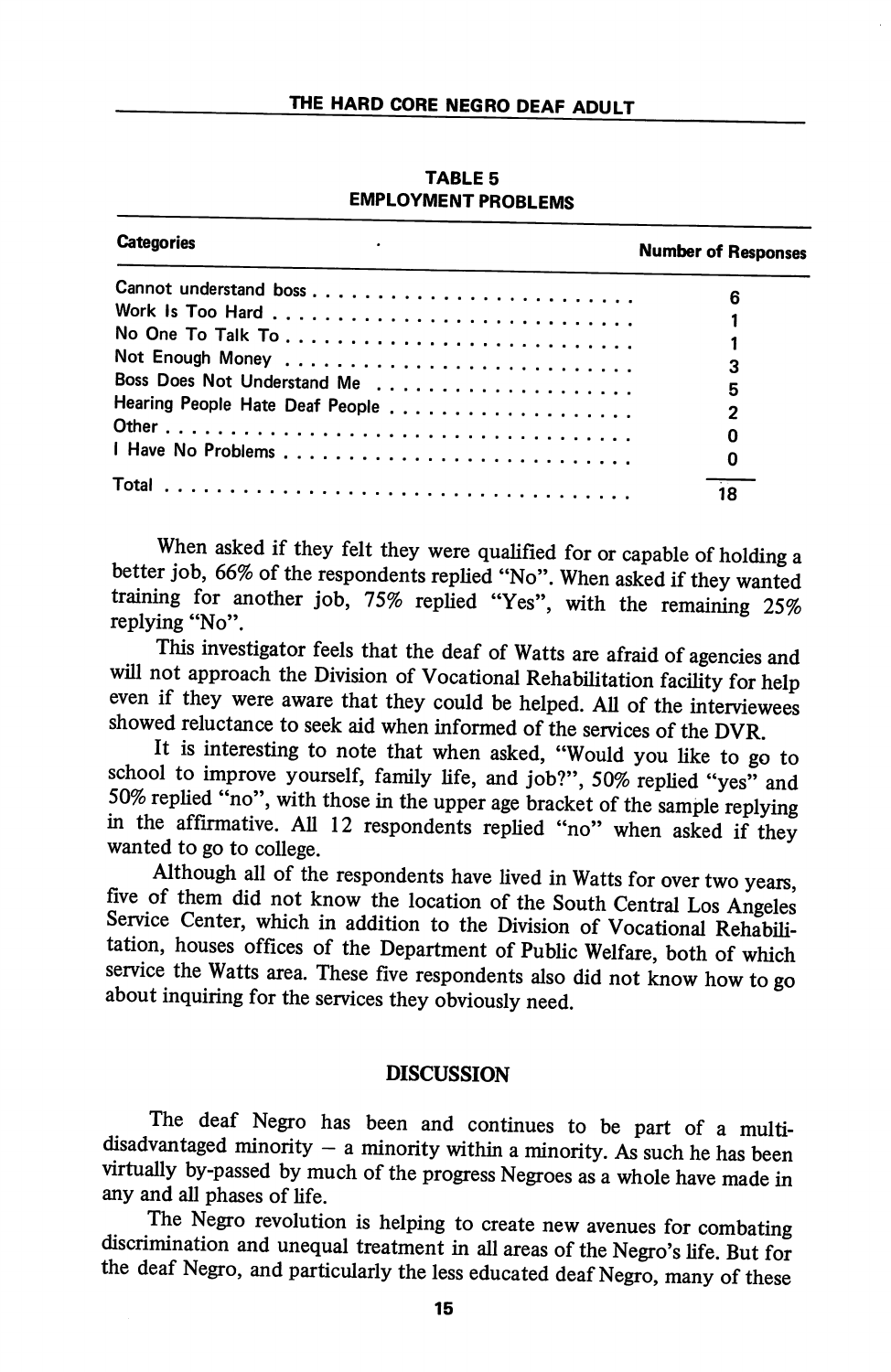gains have not been realized because the handicap of deafness created yet another barrier to further progress.

In an area such as Watts, there is a Negro sub-culture that tends to be concentrated, that is, one would assume that there exists for the subjects in this study some degree of productive social interaction, group togetherness, or the like which often characterizes the dynamics of sub-cultural minority groups. There are such opportunities for the hearing Negroes of Watts but little or none for the deaf. One must remember, however, that we are dealing not with the relatively well-to-do deaf Negro in the area, but with those who have never been touched by any degree of the affluence so inherent in our society today.

According to the Schein study, we can assume that there is perhaps one profoundly deaf person per 1,000 in the Negro population. (Schein, 1969) Using this as a statistical basis, Bowe estimates that there are 22,000 deaf Negroes in the U.S. with a small number of other non-whites added to the total (Bowe, 1971). It might be further assumed that the larger proportion of these people live in urban areas, particularly in the inner cities, because these areas traditionally attract poor rural folk who are likely to believe that greater opportunity exists there for them. Eight of the subjects in this study were originally from predominantly rural areas of the South, Southwest, and Northeast, with the larger number (seven) coming from the South.

The deaf Negroes, like their hearing counterparts, do not escape the attraction of the big city, and the so-called promise of immediate jobs, immediate success, etc., that they believe awaits them there.

The subjects in this study were wary and suspicious of the investigator. This may be expected to some degree in spite of the fact that some measure of relaxed informality regarding the interview was attempted. That there was evidently a conflict between what the subjects believed themselves capable of achieving and the present status they occupied was evident in the hesitant, non-committal, and somewhat lackadasical answers they gave to questions pertaining to further training or educational aspirations. One cannot help but sense that there exists a deeper, more inexpressable conflict within these people than they were willing to or capable of admitting.

Judging by the difficulty of locating subjects and the lack of knowledge of their existence by persons in the area, the hardcore deaf Negro appears to be untouched by the social movement taking place within the Negro community. One might say they occupy a status at the very bottom of the social scale. Lacking communication skill, awareness of what is taking place around them, and the significance of these events, the hardcore deaf Black person remains even further outside the mainstream of everyday life. As stated in the study, none of the subjects knew each other, even casually, although they lived within a few blocks of each other. These individuals tend to be stationary with regard to class mobility. Their socio-economic status does not make it possible for them to achieve any kind of mobility—either vertical or horizontal, within or outside of the deaf or Negro class systems.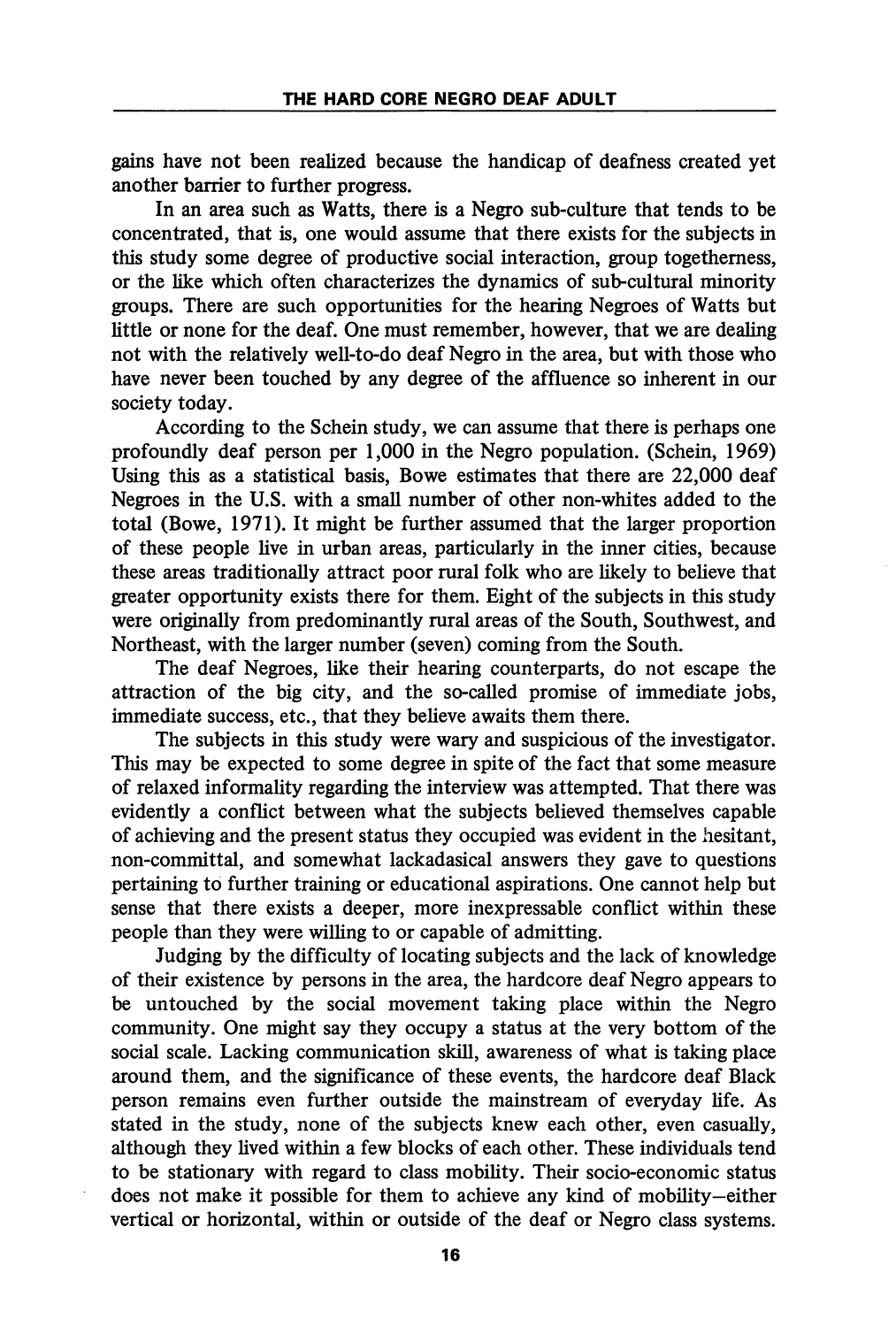Their inability and powerlessness to change or reject their inferior ascribed identities creates for them an illusory contentment with what is closer to being degradation than equality. Yet, this is vmderstandable when one keeps in mind that their unmet needs, both physical and social as well as psychological tend to create a desire for immediate, tangible results. Long term planning such as adult education programs, vocational training opportunities, etc. hold less glitter, less meaning, to them than a job and money now. They must be made to see that the means must naturally precede the end result.

This investigator gives the following recommendations for rehabilitation counselors and others working with these people: The counselor should attempt to go "beyond" the client and also work with those in his home environment. Counselors should seek out the client rather than wait for him to come in. Appointments with clients should be scheduled in a place other than the VR facility; a place downtown, street comer, ball game, etc., can yield results drastically different from interviews conducted in the sterility of an office. Educational activities such as evening adult classes might be attempted so that the client can enhance his readiness for vocational opportunities. Social activities can be set up such as Christmas parties. Thanksgiving get-togethers, etc., so that the deaf in the area can get acquainted with each other and form a sense of mutuahty and togethemess. The persons served by the counselor should be brought to the attention of local groups for the deaf so that they can share in the workshops, social events, and other gatherings of these groups which are in a position to offer valuable help to them. Basic communication classes to teach signs and fingerspelling should be established.

Clearly, this is a truly multi-disadvantaged group. They are hampered in the sense that they cannot participate in or benefit from any bond of identity with either the deaf or the Negro, and hence, are deprived of meaningful, productive, rewarding work and full participation in the many activities our society offers as a means of enriching our lives.

#### REFERENCES

- Adler, Edna P. A Study of the Communication Problems of Unemployed Deaf Men. Detroit, Michigan: Graduate Thesis, Wayne State University, 1963.
- Bowe, Frank G. "Non-White Deaf Persons: Educational, Psychological, and Occupational Considerations... A Review of the Literature", American Annals of the Deaf. Vol. 188, June, 1971, pp. 357-61.

Clark, Kenneth B. Prejudice And Your Child. Boston: Beacon Press, 1955.

- Cohen, Jerry; Murphy, William. "Watts... Still Seething", Life Magazine. July 15, 1966, pp. 35-65.
- Grier,Wilham H.; Cobbs, Price M. Black Rage. New York: Basic Books, 1968.